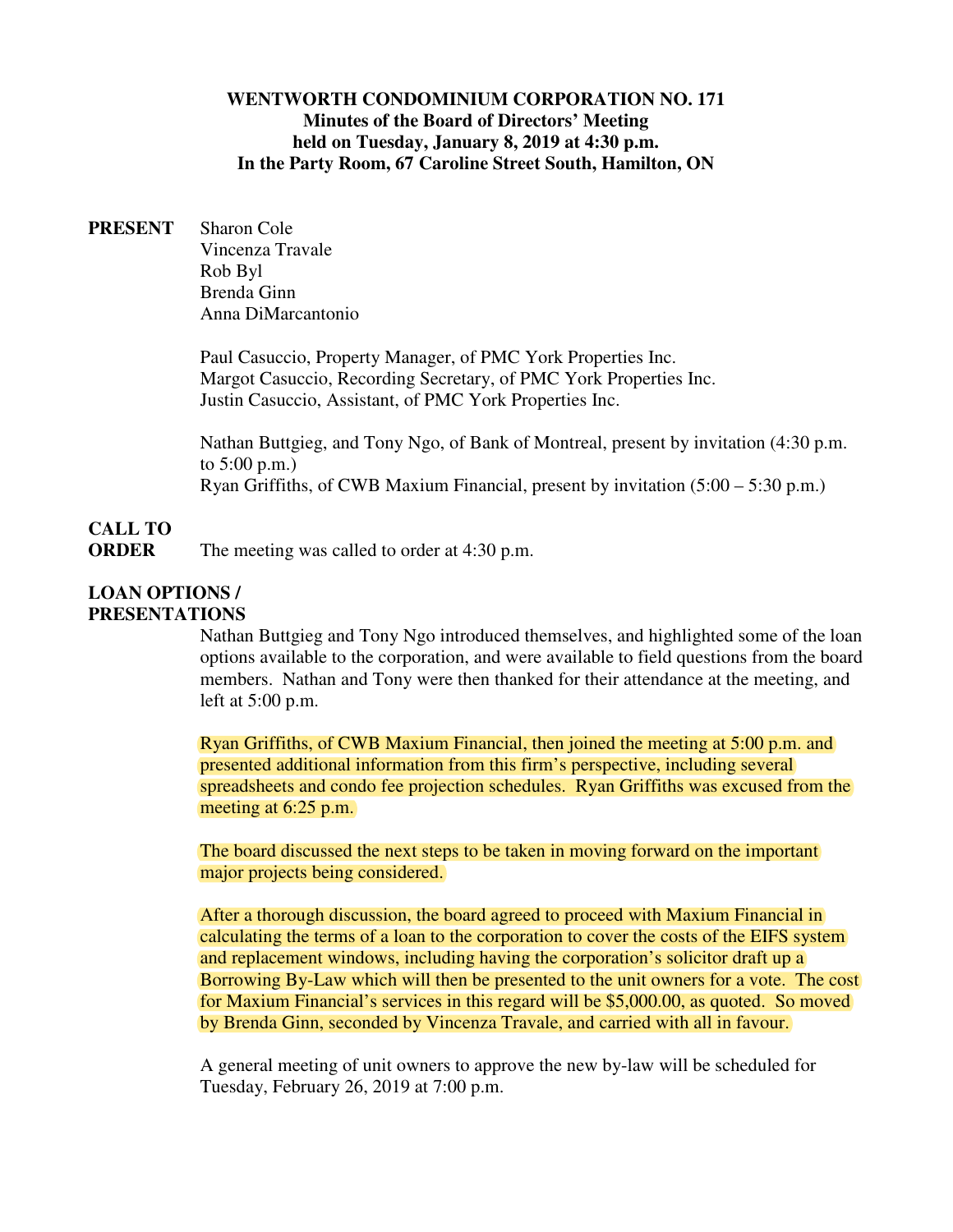#### **APPROVAL OF MINUTES**

The minutes of the board meeting held October 30, 2018 were approved on a motion by Sharon Cole, seconded by Brenda Ginn, and carried with all in favour.

The minutes of the special board meeting held November 5, 2018 were approved on a motion by Brenda Ginn, seconded by Anna DiMarcantonio, and carried with all in favour.

The minutes of the special general meeting of unit owners (Budget/Social) held December 10, 2018 had been previously circulated to the board members. On a motion by Sharon Cole, seconded by Vincenza Travale, and carried with all in favour, the minutes were approved as presented.

## **APPROVAL OF FINANCIAL STATEMENTS**

The financial statements for the months of October and November, 2018, were approved as prepared by PMC York Properties Inc., on a motion by Anna DiMarcantonio, seconded by Sharon Cole, and carried with all in favour.

# **POOL / SPA / SOLARIUM**

Pursuant to the feedback received at the December  $10<sup>th</sup>$  general meeting of unit owners, the board made a formal Resolution to permanently close the pool/spa amenity in the building on a motion by Anna DiMarcantonio, seconded by Vincenza Travale, and carried with all in favour.

The unit owners will be notified of this change, and will be asked for suggestions / feedback as to how best this space could be used moving forward.

# **INFORMATION CERTIFICATE UPDATE**

The property manager will prepare and circulate the required CAO forms regarding the change in the corporation's insurance coverages.

#### **ENVIRONMENTAL STUDY REPORT FINDINGS**

The report undertaken by Maple Environmental, on the recommendation of Edison Engineering, showed no evidence of asbestos in the building.

# **WATER BOOSTER PUMP**

Paul Casuccio noted that two preliminary quotations have already been sought, and it appears that the costs for the replacement pump may be in the range of \$40,000, which is more than the projected estimate factored into the Reserve Fund Study. The Reserve Fund Study will be revised to better reflect the estimates.

# **P1 / P2 HALLWAY DECORATING**

The board will consider painting of the hallways on the P1 and P2 levels, and will select a colour. An allowance of \$4,000 has been factored into the Reserve Fund Study. On a motion by Brenda Ginn, seconded by Anna DiMarcantonio, and carried with all in favour, the board approved the quotation from Steven Simpson at a cost of \$3,793.00.